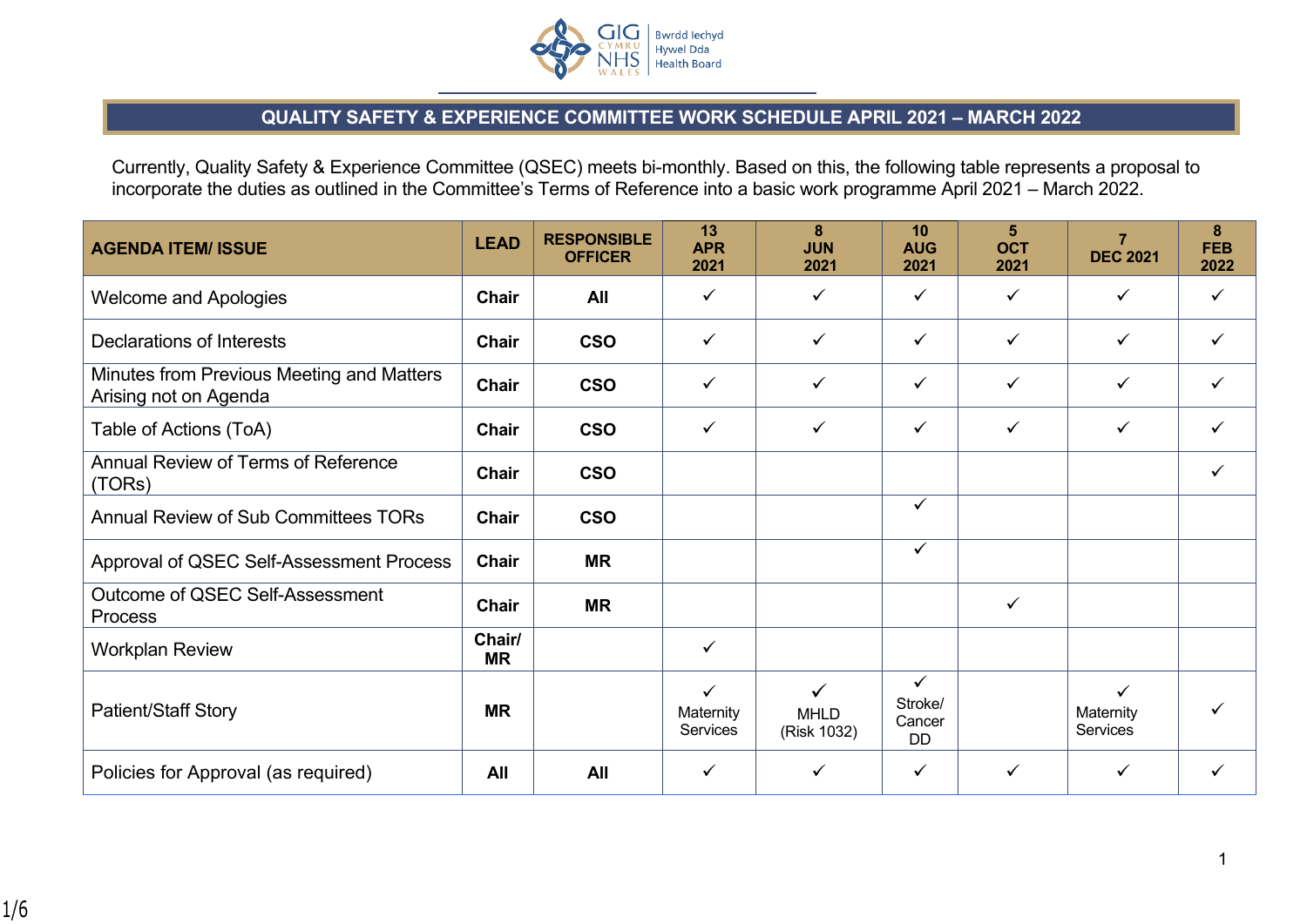| <b>AGENDA ITEM/ ISSUE</b>                                                                                                                                                                                                                                                                                                     | <b>LEAD</b> | <b>RESPONSIBLE</b><br><b>OFFICER</b>                                                           | 13<br><b>APR</b><br>2021 | 8<br><b>JUN</b><br>2021 | 10<br><b>AUG</b><br>2021    | $5\phantom{.}$<br><b>OCT</b><br>2021                                      | $\overline{7}$<br><b>DEC 2021</b>                                | 8<br><b>FEB</b><br>2022 |
|-------------------------------------------------------------------------------------------------------------------------------------------------------------------------------------------------------------------------------------------------------------------------------------------------------------------------------|-------------|------------------------------------------------------------------------------------------------|--------------------------|-------------------------|-----------------------------|---------------------------------------------------------------------------|------------------------------------------------------------------|-------------------------|
| <b>Quality and Safety Assurance Report</b><br>incorporating:<br><b>External Monitoring Final Reports</b><br>Nurse Staffing Levels (Wales) Act<br>Updates (as required)<br><b>Board to Floor Walkabouts</b><br>$\bullet$<br>Claims Management Report - High<br><b>Value/Novel Claims</b><br><b>EQuIP</b> outcomes<br>$\bullet$ | <b>MR</b>   | <b>SP/CS/LOC</b>                                                                               | ✓                        | $\checkmark$            | $\checkmark$<br><b>WHCs</b> | $\checkmark$                                                              | $\checkmark$                                                     |                         |
| Nurse Staffing Levels (Wales) Act - Annual<br>Report 2020/21                                                                                                                                                                                                                                                                  | <b>MR</b>   | <b>SP/CS</b>                                                                                   | $\checkmark$             |                         |                             |                                                                           |                                                                  |                         |
| Nurse Staffing Level (Wales) Act<br>Implementation- Draft 3 year report 2018-21                                                                                                                                                                                                                                               | <b>MR</b>   | <b>SP/CS</b>                                                                                   | $\checkmark$             |                         |                             |                                                                           |                                                                  |                         |
| HAT Improvement Plan and the All-Wales<br>Thromboprophylaxis                                                                                                                                                                                                                                                                  | <b>MR</b>   | S Ghosh/M<br><b>Davies</b>                                                                     |                          |                         |                             | $\checkmark$ (as part of<br>Quality and<br>Safety<br>Assurance<br>Report) |                                                                  |                         |
| <b>National Screening Programmes</b><br>(presentation)                                                                                                                                                                                                                                                                        | <b>MR</b>   | <b>Dr Sharon</b><br>Hillier,<br><b>Director</b><br><b>Screening</b><br>Division,<br><b>PHW</b> |                          |                         |                             |                                                                           | $\checkmark$                                                     |                         |
| <b>Quality Management System (QMS)</b><br>Approach                                                                                                                                                                                                                                                                            | <b>MR</b>   | <b>SP/CS</b>                                                                                   |                          |                         |                             |                                                                           | $\checkmark$                                                     |                         |
| <b>Improving Together Update</b>                                                                                                                                                                                                                                                                                              | <b>MR</b>   | <b>MD/CE</b>                                                                                   |                          | $\checkmark$            |                             |                                                                           |                                                                  |                         |
| Receive Sub-Committee Update Reports<br>including Risk Register                                                                                                                                                                                                                                                               | <b>MR</b>   | <b>AS/PK/LOC</b>                                                                               | ✓                        | $\checkmark$            | $\checkmark$                | $\checkmark$                                                              | $\checkmark$ Including<br><b>LLSC ToRs</b><br>for QSEC<br>review | $\checkmark$            |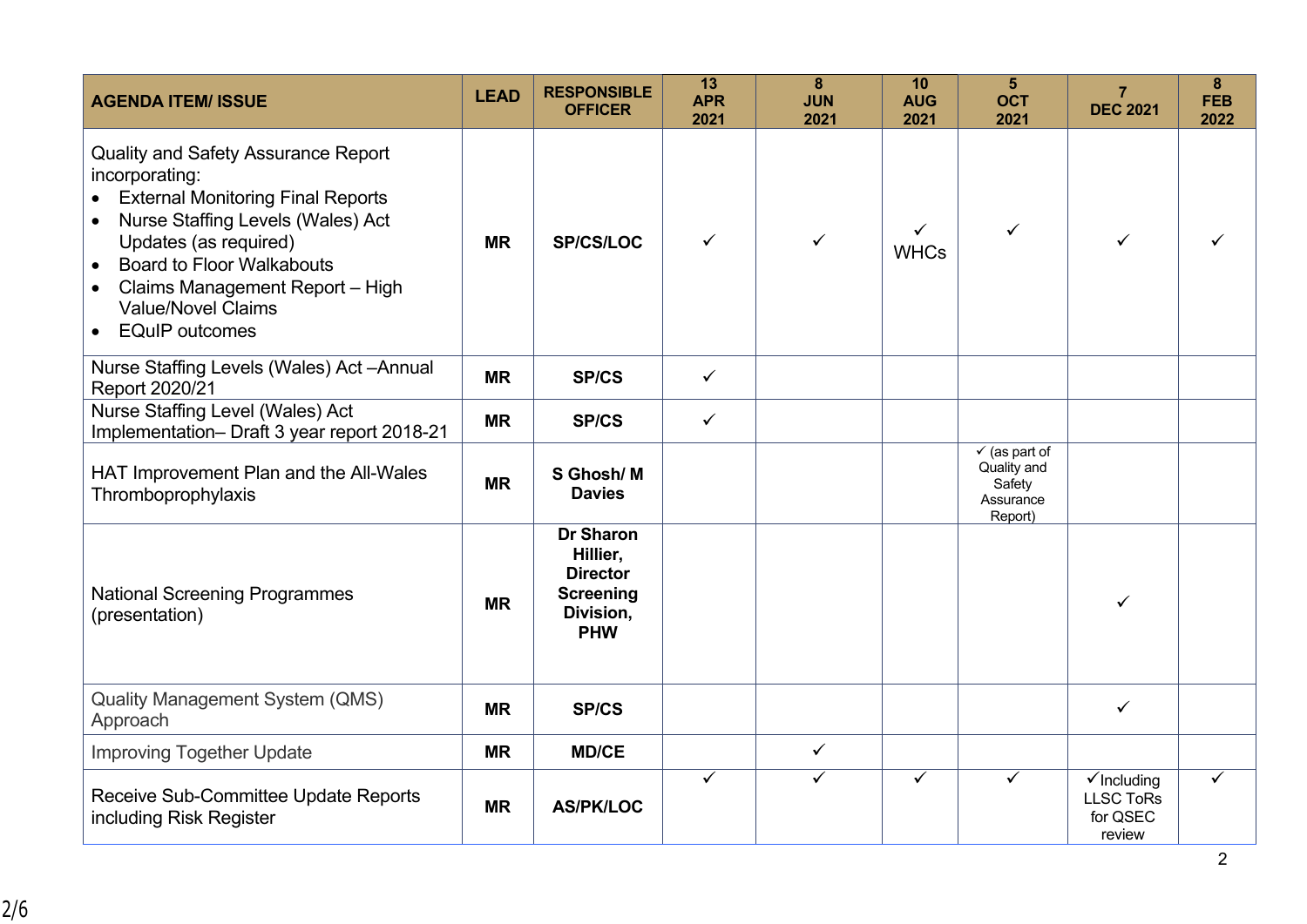| <b>AGENDA ITEM/ ISSUE</b>                                                                                                                                      | <b>LEAD</b>  | <b>RESPONSIBLE</b><br><b>OFFICER</b>            | 13<br><b>APR</b><br>2021               | 8<br><b>JUN</b><br>2021              | 10<br><b>AUG</b><br>2021                             | $5\phantom{1}$<br><b>OCT</b><br>2021 | $\overline{7}$<br><b>DEC 2021</b>                              | 8<br><b>FEB</b><br>2022                   |
|----------------------------------------------------------------------------------------------------------------------------------------------------------------|--------------|-------------------------------------------------|----------------------------------------|--------------------------------------|------------------------------------------------------|--------------------------------------|----------------------------------------------------------------|-------------------------------------------|
| Operational Group Updates - each group<br>will present a report twice a year.                                                                                  | <b>MR</b>    | <b>SP/SD/PK/JPJ</b>                             | $\checkmark$<br>IP&C                   | $\checkmark$<br>SG<br>(Safeguarding) | $\overline{\checkmark}$<br><b>ECPAP</b><br><b>MM</b> |                                      | ✓<br>SG<br>IP&C                                                | $\checkmark$<br><b>MM</b><br><b>ECPAP</b> |
| Annual Report on Committee's Activity                                                                                                                          | <b>AL/MR</b> | <b>SP/All</b>                                   | $\checkmark$ (via<br>Chairs<br>Action) |                                      |                                                      |                                      |                                                                |                                           |
| Annual Report on Sub-Committee's activity<br>for incorporating into QSEC's Annual Report                                                                       | <b>MR</b>    | <b>AS/JPJ/SD/</b><br>LC/SP/<br><b>LOC/LG/PK</b> | $\checkmark$                           |                                      |                                                      |                                      |                                                                |                                           |
| Corporate Risks Assigned to QSEC<br>(including new corporate risks assigned to<br>QSEC in light of COVID-19                                                    | <b>MR</b>    | <b>ChB</b>                                      |                                        | $\checkmark$                         |                                                      | $\checkmark$                         |                                                                |                                           |
| Update on Single Point of Contact                                                                                                                              | <b>MR</b>    | <b>MD</b>                                       | $\checkmark$                           |                                      |                                                      |                                      |                                                                |                                           |
| Update on Risk 129: Ability to deliver an<br><b>Urgent Primary Care Out of Hours Service</b><br>for Hywel Dda patients.                                        | <b>JP/AC</b> | <b>AC</b>                                       | ✓                                      |                                      |                                                      | ✓                                    |                                                                |                                           |
| Update on Risk 1032 (Mental Health and<br><b>Learning Disabilities Waiting Lists)</b>                                                                          | <b>AC</b>    |                                                 |                                        | $\checkmark$                         |                                                      |                                      | $\checkmark$ Including<br><b>CAMHS</b><br>Deferred from<br>Oct |                                           |
| Deep Dive Report on Cancer (Risk 633:<br>Ability to meet the 75% target for waiting<br>times for 2020/21 for the new Single Cancer<br>Pathway - Risk Score 12) | <b>AC</b>    | <b>KJ</b>                                       |                                        |                                      | $\checkmark$                                         |                                      |                                                                |                                           |
| Deep Dive Report on Stroke                                                                                                                                     | <b>AC</b>    | <b>AS</b>                                       |                                        |                                      | $\checkmark$                                         |                                      |                                                                |                                           |
| Deep Dive Report - Radiology                                                                                                                                   | <b>AC</b>    | KJ/Sarah<br><b>Perry</b>                        |                                        |                                      |                                                      |                                      | $\checkmark$<br>Deferred from<br>Oct                           |                                           |
| Deep Dive Report - Neurology                                                                                                                                   | <b>MR</b>    |                                                 |                                        |                                      |                                                      |                                      | ✓                                                              |                                           |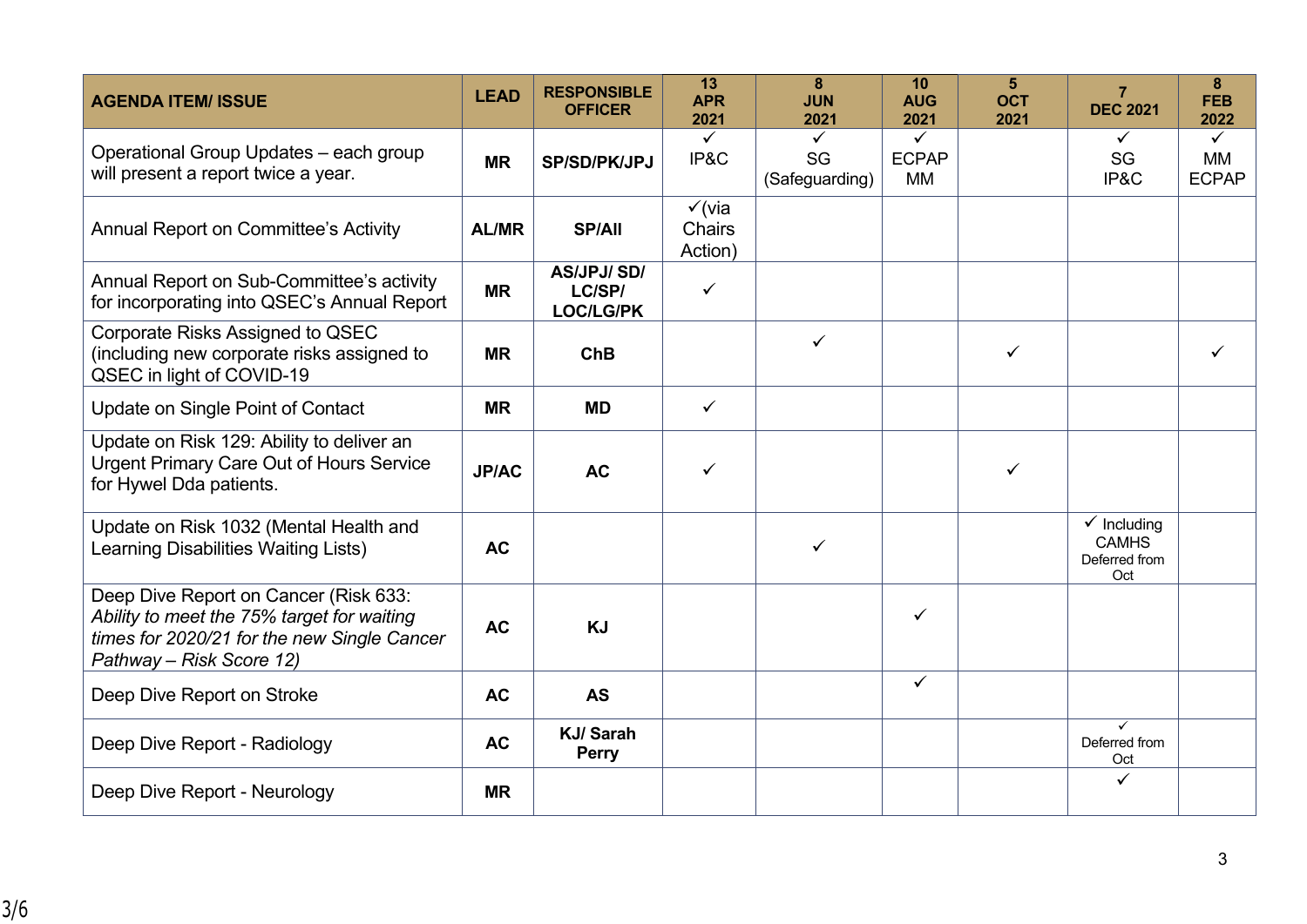| <b>AGENDA ITEM/ ISSUE</b>                                                          | <b>LEAD</b>  | <b>RESPONSIBLE</b><br><b>OFFICER</b> | 13<br><b>APR</b><br>2021 | 8<br><b>JUN</b><br>2021 | 10<br><b>AUG</b><br>2021 | 5 <sup>5</sup><br><b>OCT</b><br>2021 | $\overline{7}$<br><b>DEC 2021</b>     | 8<br><b>FEB</b><br>2022 |
|------------------------------------------------------------------------------------|--------------|--------------------------------------|--------------------------|-------------------------|--------------------------|--------------------------------------|---------------------------------------|-------------------------|
| Strategic Log Risk - Paediatrics, Obstetrics<br>and Neo-Natal Services             | <b>MR</b>    |                                      |                          |                         |                          | $\checkmark$                         |                                       |                         |
| Deep Dive Report - Obstetrics, Paediatrics<br>and Neo-Natal services - rota issues | <b>MR</b>    |                                      |                          |                         |                          |                                      | $\checkmark$                          |                         |
| SSNAP audit data: refreshed view of Stroke<br>Units' performance                   | <b>AC</b>    |                                      |                          |                         |                          |                                      | $\checkmark$                          |                         |
| Deep Dive on Falls Management                                                      | <b>MR</b>    | <b>MD</b>                            |                          |                         |                          |                                      |                                       |                         |
| Health Board Winter Plan 2021/22 (including<br>DTOC)                               | <b>AC</b>    | <b>KJ</b>                            |                          |                         |                          | $\checkmark$                         |                                       |                         |
| <b>GIRFT Review of Cardiac Surgery at</b><br>(SBUHB)                               | <b>PK</b>    |                                      |                          |                         |                          | $\checkmark$                         |                                       |                         |
| <b>Accessing Emergency Specialist Spinal</b><br><b>Services</b>                    | <b>MR</b>    | <b>SP</b>                            |                          |                         | $\checkmark$             |                                      |                                       |                         |
| <b>Clinical Audit Update</b>                                                       | <b>MD</b>    | <b>IB</b>                            |                          |                         | $\checkmark$             |                                      |                                       | ✓                       |
| Health & Care Standards Fundamentals of<br>Care Audit 2019                         | <b>MR</b>    | <b>MR</b>                            |                          |                         |                          |                                      | $\checkmark$                          |                         |
| Mortality Review and Nosocomial COVID<br>work                                      | <b>PK</b>    | <b>JE/SG/CS</b>                      |                          |                         |                          |                                      | $\checkmark$ Deferred<br>from October |                         |
| Update on COVID-19 Related Activity                                                | <b>MR</b>    | <b>MR/ RJ/ AS</b>                    |                          | $\checkmark$            | $\checkmark$             | $\checkmark$                         | ✓                                     | ✓                       |
| Update on Planning Objectives (PO)<br>• Deep Dive on Specific PO's                 | <b>EDs</b>   |                                      | $\checkmark$             | $\checkmark$            | $\checkmark$             | $\checkmark$                         | $\checkmark$                          | $\checkmark$            |
| Welsh Ambulance NHS Trust (WAST)                                                   | <b>AC/MR</b> |                                      |                          |                         |                          |                                      | $\checkmark$                          |                         |
| <b>Children's Services 3 Year Plan</b>                                             | <b>AC</b>    | <b>AC</b>                            |                          | $\checkmark$            |                          |                                      |                                       |                         |
| Nurse Staffing Levels (Wales) Act 2016<br>Draft Annual Report 2020/21              | <b>MR</b>    | <b>CH</b>                            |                          |                         |                          |                                      |                                       |                         |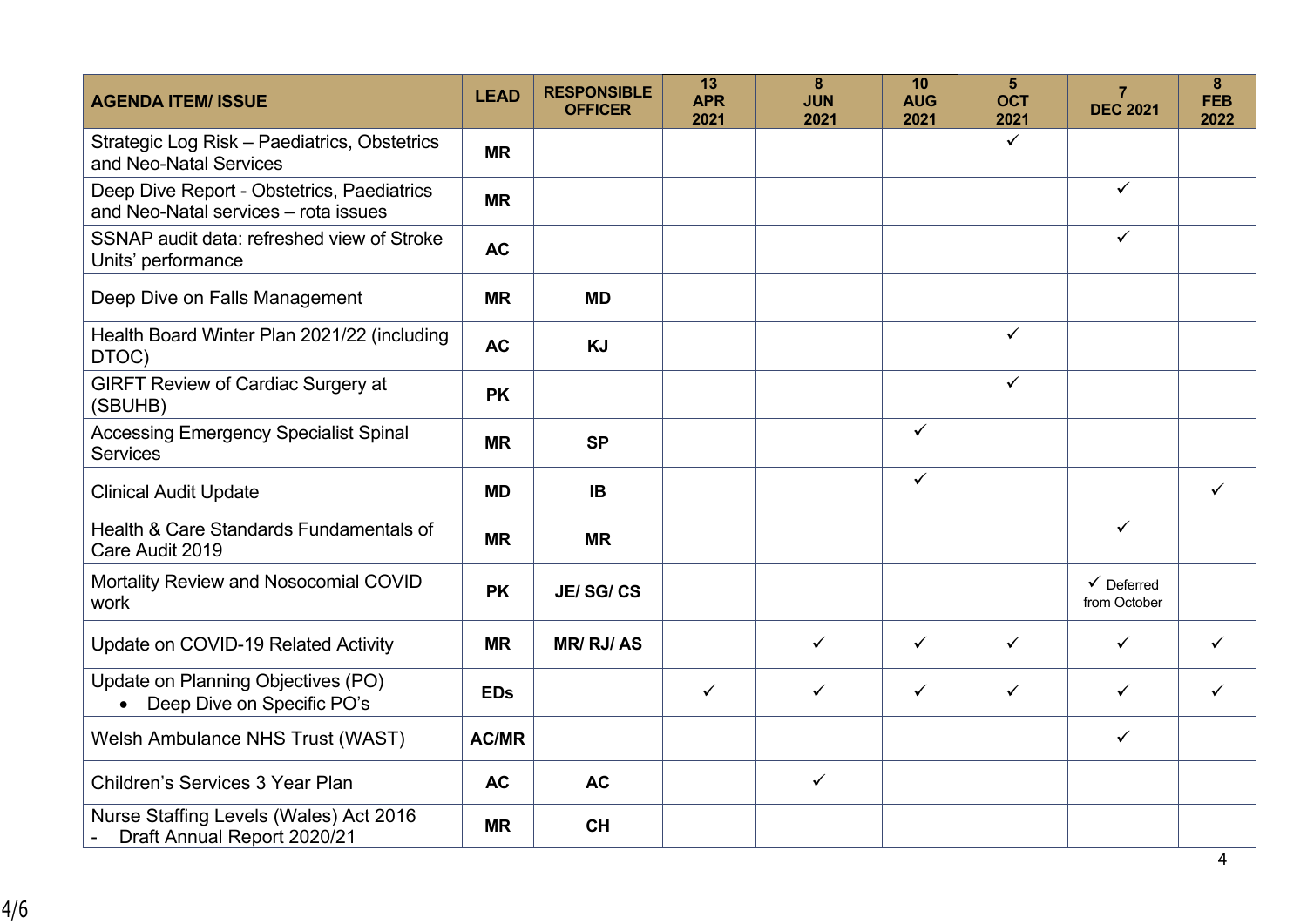| <b>AGENDA ITEM/ ISSUE</b>                                                                                                                       | <b>LEAD</b> | <b>RESPONSIBLE</b><br><b>OFFICER</b> | 13<br><b>APR</b><br>2021 | 8<br><b>JUN</b><br>2021 | 10<br><b>AUG</b><br>2021 | $5\phantom{.}$<br><b>OCT</b><br>2021 | $\overline{7}$<br><b>DEC 2021</b> | $\boldsymbol{8}$<br><b>FEB</b><br>2022 |
|-------------------------------------------------------------------------------------------------------------------------------------------------|-------------|--------------------------------------|--------------------------|-------------------------|--------------------------|--------------------------------------|-----------------------------------|----------------------------------------|
| Draft 3 Year Report 2018-21<br><b>Extension to Paediatric Inpatient Wards</b>                                                                   |             |                                      | ✓                        |                         |                          |                                      |                                   |                                        |
| <b>Internal Audit Report</b><br>Q&S Governance<br><b>Health and Care Standards</b><br><b>Closure of Actions</b>                                 | <b>MR</b>   | <b>MR</b>                            | (For Info)               |                         |                          |                                      |                                   |                                        |
| <b>Commissioning for Quality Outcomes</b>                                                                                                       | <b>AC</b>   | <b>SA</b>                            |                          | $\checkmark$            |                          |                                      | $\checkmark$                      |                                        |
| Response to the National Audit of Care at<br>the End of Life (NACEL)                                                                            | <b>JP</b>   | <b>AE/JH</b>                         |                          | $\checkmark$            |                          |                                      | $\checkmark$                      |                                        |
|                                                                                                                                                 |             |                                      |                          |                         |                          |                                      |                                   |                                        |
| Agenda setting meeting with Chair and Exec<br>Lead to include discussion on deep dives on<br>new risks (at least 6 weeks before the<br>meeting) | <b>CSO</b>  | <b>CSO</b>                           | ✓                        | $\checkmark$            | $\checkmark$             | $\checkmark$                         | $\checkmark$                      |                                        |
| Draft agenda to go to Executive Team prior<br>to being issued.                                                                                  | <b>CSO</b>  | <b>CSO</b>                           | $\checkmark$             | $\checkmark$            | $\checkmark$             | $\checkmark$                         | $\checkmark$                      | $\checkmark$                           |
| Call for papers (at least 4 weeks before the<br>meeting to receive papers at least 14 days<br>before the meeting)                               | <b>CSO</b>  | <b>CSO</b>                           | ✓                        | $\checkmark$            | $\checkmark$             | $\checkmark$                         | $\checkmark$                      | ✓                                      |
| Disseminate agenda and papers 7 days prior<br>to the meeting                                                                                    | <b>CSO</b>  | <b>CSO</b>                           | $\checkmark$             | $\checkmark$            | $\checkmark$             | $\checkmark$                         | $\checkmark$                      | ✓                                      |
| Type up minutes and TOA within 7 days of<br>the meeting                                                                                         | <b>CSO</b>  | <b>CSO</b>                           | $\checkmark$             | $\checkmark$            | $\checkmark$             | $\checkmark$                         | $\checkmark$                      | ✓                                      |
| Circulate minutes and TOA to Committee for<br>comments, points of accuracy and matters<br>arising within 10 days of the meeting                 | <b>CSO</b>  | <b>CSO</b>                           | $\checkmark$             | $\checkmark$            | $\checkmark$             | $\checkmark$                         | $\checkmark$                      | ✓                                      |
| Check and send final version of minutes to<br>the Committee Chair following comments<br>received.                                               | <b>CSO</b>  | <b>CSO</b>                           | $\checkmark$             | $\checkmark$            | $\checkmark$             | $\checkmark$                         | $\checkmark$                      |                                        |
| Chase updates on TOA before the next                                                                                                            | <b>CSO</b>  | <b>CSO</b>                           | $\checkmark$             | $\checkmark$            | $\checkmark$             | $\checkmark$                         | $\checkmark$                      | $\checkmark$                           |